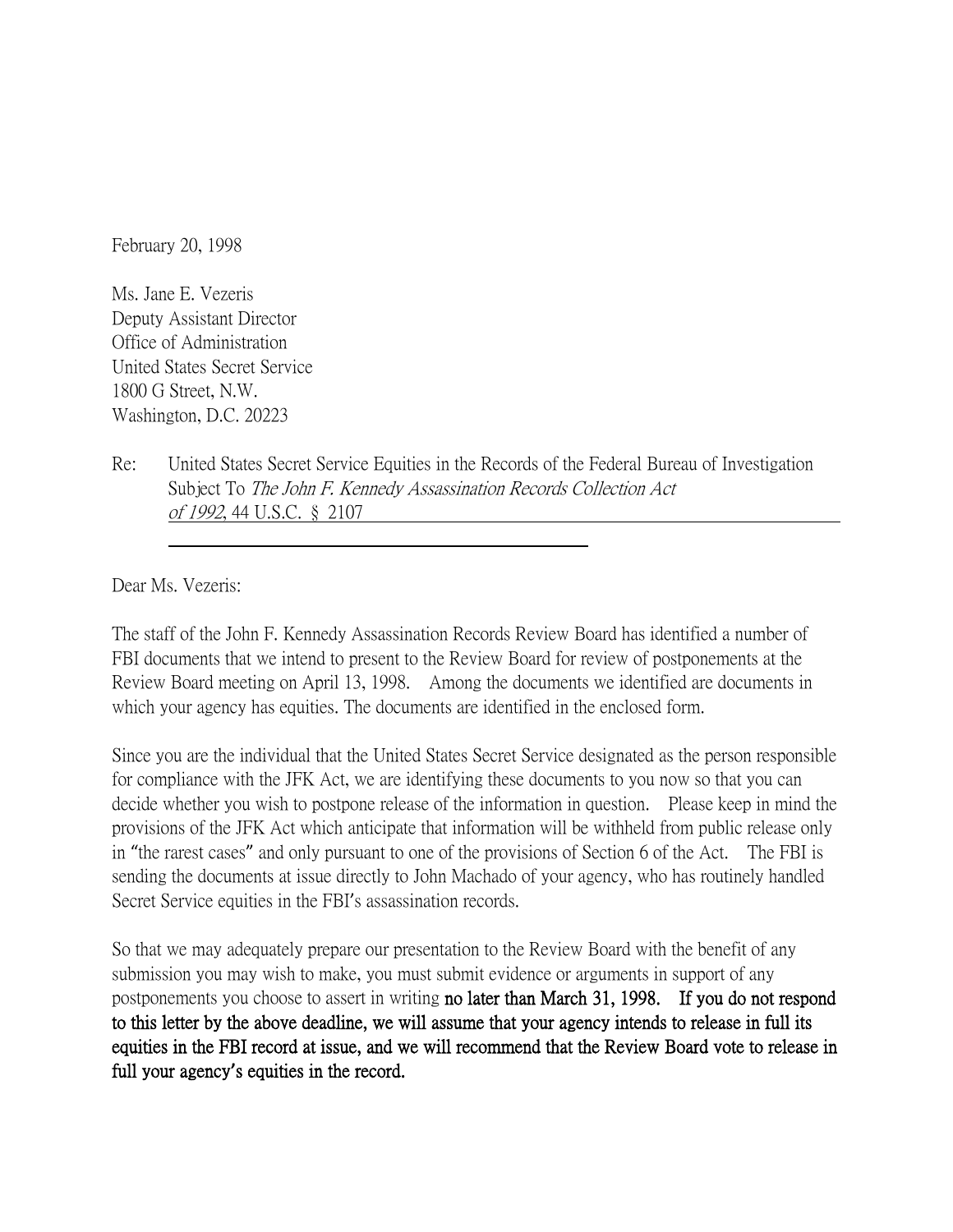Ms. Jane Vezeris February 20, 1998 Page 2

In many of the FBI documents with third agency equities, we believe that the third agencies could, consistent with their current guidelines for JFK assassination-related information, consent to full release of the information at issue.

If you have any questions regarding the documents identified on the enclosed forms, please call Carol Keeley or Debbie Beatty of the JFK Task Force at the FBI at (202) 324-0571 or Laura Denk or Kevin Tiernan of the Review Board staff at (202) 724-0088. Thank you, in advance, for your cooperation.

Sincerely,

T. Jeremy Gunn Executive Director

cc: Mr. John Machado Chief, Policy Analysis & Records Systems United States Secret Service 1310 L Street, N.W. Washington, D.C. 20005